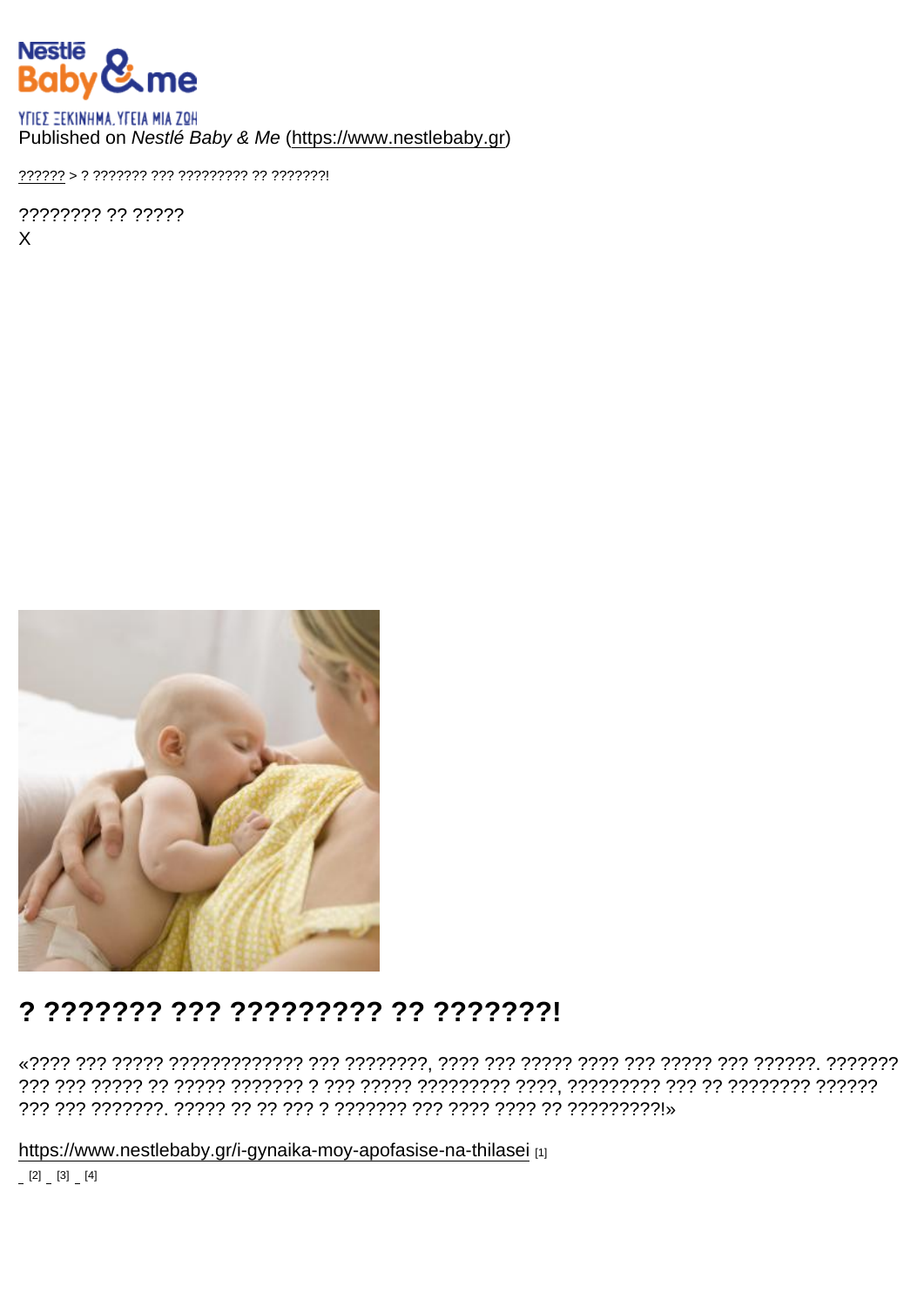# ? ??????? ??? ????????? ?? ???????!

??????, ??????????? 4th, 2016

- 
- $^{[5]}$ <br>• ???????? [1]
- $.77777777$